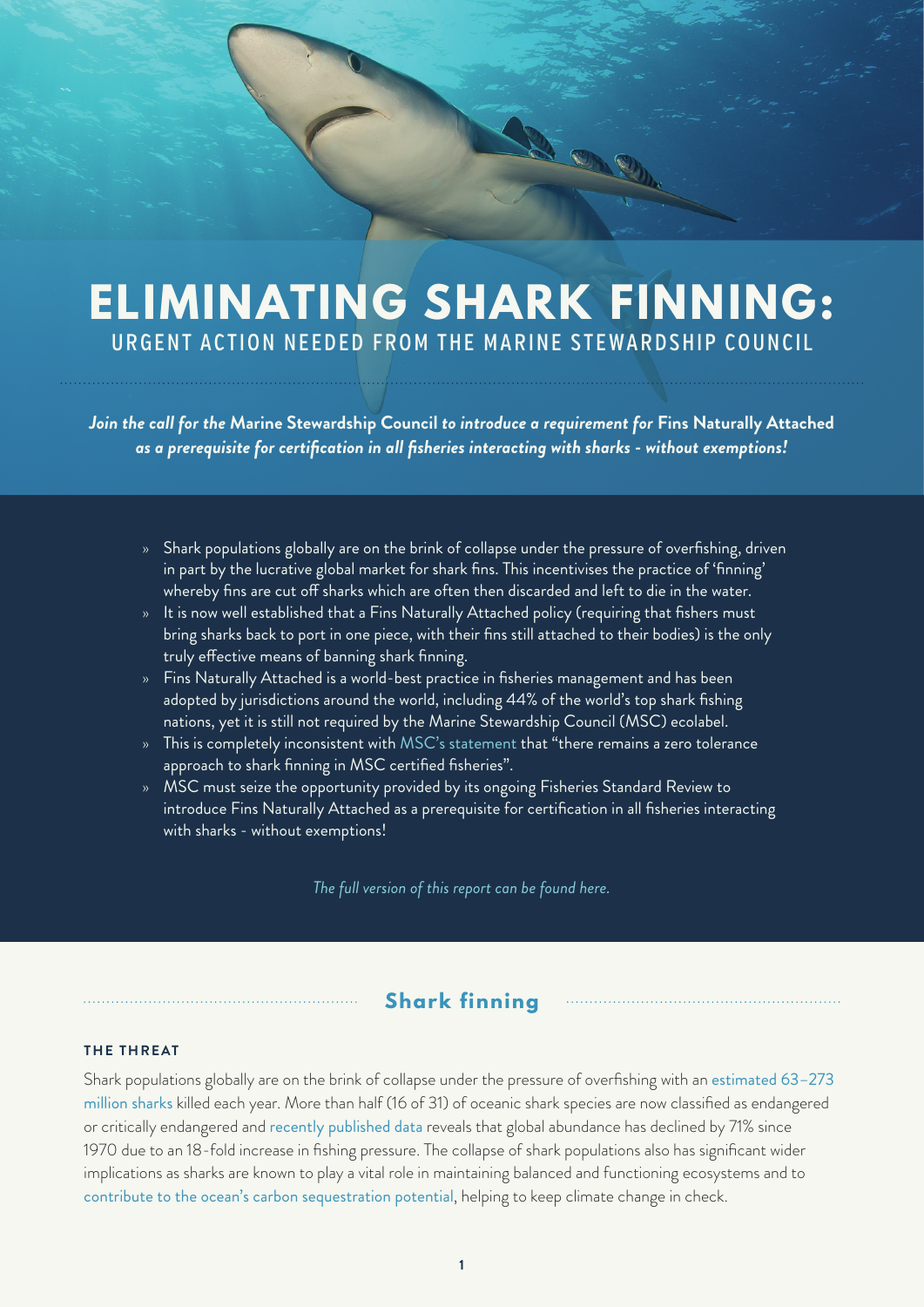A major driver of the unsustainable exploitation of sharks is the existence of a highly lucrative global market for their fins, with many oceanic shark species most vulnerable because of their slow growth, low reproduction rates, spatial overlap with major fishing areas, and the value of their fins. Therefore, a key element of safeguarding shark populations must be eliminating the inhumane and unsustainable practice of shark finning—the process of cutting off the fins of a shark and discarding the body at sea, often while the animal is still alive. As well as being a wasteful and cruel practice, shark finning also makes effective fisheries management impossible as neither the real numbers nor the species caught can be accurately identified.

#### **SOLUTIONS**

In light of the above, [numerous jurisdictions](https://awionline.org/content/international-shark-finning-bans-and-policies) (including the United States, United Kingdom, European Union, Canada, Australia, and South Africa) have banned shark finning, albeit using different methods to operationalise their bans with significant variation in effectiveness and enforcement.

Some jurisdictions rely on a fin-to-carcass ratio, which allows fishers to remove shark fins at sea, as long as the total weight of fins landed does not exceed a certain percentage of the weight of the bodies. This approach opens up a number of ambiguities as, for example, ratios differ significantly between species and fin-cutting methods between fleets. In allowing fins to be separated from carcasses, there is also an opportunity for high-grading: where fishers combine higher value fins with smaller sharks that occupy less space in the hold. Another approach is Fins Artificially Attached: fins can be cut but must be reattached to the body, for example bound with rope or wire or stored with the body in a bag. As well as involving many of the same loopholes as above, this approach has been deemed impractical, too complicated and too expensive for fisheries with high catch volumes. The process is costand labour-intensive and generates additional waste such as plastic bags.

#### **FINS NATURALLY ATTACHED**

Given the above issues, it is now well established from both a scientific and management perspective that the only truly effective means of banning shark finning is by requiring Fins Naturally Attached. A Fins Naturally Attached policy stipulates that fishers cannot land a shark without all of its fins naturally intact on the body and cannot possess, trans-ship or land fins that are not naturally attached to the corresponding carcass. This avoids the ambiguities and monitoring complexities of other approaches: if fins are detected separate from carcasses, it is immediately clear that a breach has occurred and sanctions can be applied.

Over the past 15 years or so, a growing [number of countries](https://awionline.org/content/international-shark-finning-bans-and-policies) around the world have adopted Fins Naturally Attached policies including the EU (since 2013), US (2010), Costa Rica (2006), South Africa (1998) and Canada (2019), as well as several Regional Fisheries Management Organisations (RFMOs). [A recent report](https://www.msc.org/docs/default-source/default-document-library/stakeholders/best-practice-in-the-prevention-of-shark-finning-report.pdf?sfvrsn=3f26ac1c_4) commissioned by the MSC noted that *"there has been a steady evolution over the past decade at least towards an FNA requirement for fisheries landing sharks, and FNA is widely considered to be 'best practice' not only in ensuring that shark finning is not occurring but also in enabling fisheries monitoring that at the level necessary to support adaptive management of these vulnerable species"*.

That report found that 19 of the world's foremost 43 shark fishing nations had a Fins Naturally Attached policy in place for at least some fisheries under their jurisdiction, representing 90% of the 21 of those nations which have a finning ban. Given the extent of uptake, it is arguable that Fins Naturally Attached is no longer just 'best practice' but increasingly a minimum requirement for sustainable fisheries management.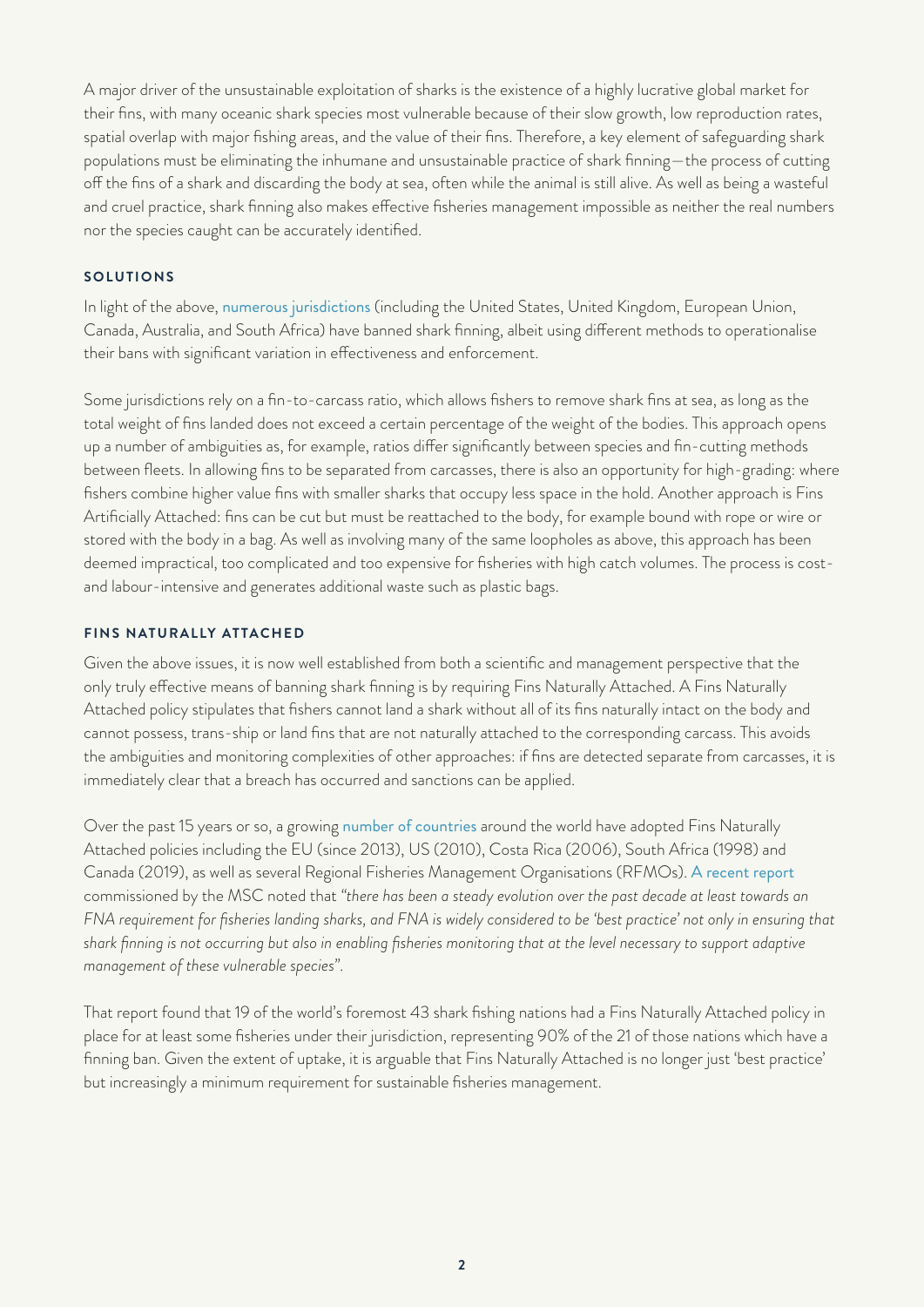# **The Marine Stewardship Council**

#### **INTRODUCTION TO THE MARINE STEWARDSHIP COUNCIL (MSC)**

The MSC was established in 1997 with the objective of safeguarding seafood supplies for the future by providing a market incentive for sustainability improvements in the fishing industry. The MSC's work is premised on a Theory of Change which holds that: fisheries that meet the MSC Standard are certified as sustainable; retailers, restaurants and consumers all preferentially choose MSC-labelled seafood; market demand for MSC-certified seafood increases; more fisheries then choose to improve their practices to be assessed against the MSC Standard.

#### **HOW DOES MSC CERTIFICATION WORK?**

MSC certification is theoretically open to almost all fisheries and all gear types, with just a few definitive exemptions, such as fisheries targeting mammals or using poison or explosives. Assessment of fisheries is conducted by accredited organisations called Conformity Assessment Bodies (CABs). Fisheries are scored against three principles outlined in the MSC Fisheries Standard: Principle 1 - whether the fishery is operating without overexploiting the target stock; Principle 2 - whether the fishery is operating without detrimental impacts on other species caught as bycatch and on habitats; and Principle 3 - whether the fishery meets national and international laws and has effective management in place. Across the three principles, there are 28 Performance Indicators in the MSC Fisheries Standard and a fishery is assigned a score for each: SG60 is the minimum acceptable level, SG80 'best practice' and SG100 'state of the art'. Products from a certified fishery can be sold carrying the MSC's blue tick ecolabel with MSC receiving royalty fees. Certification is granted for five years, at which point the fishery is reassessed and is expected to have raised all of its scores to at least SG80 having closed all 'conditions' (areas for improvement) it might have received at the time for first certification.

The MSC Fisheries Standard is reviewed every five years through a Fisheries Standard Review.

#### **CRITICISMS OF THE MSC**

The MSC scheme has been widely embraced by governments, international organisations, retail and industry. By 2019, [409 fisheries](https://www.msc.org/docs/default-source/default-document-library/about-the-msc/msc-annual-report-2019-2020.pdf) were certified, collectively accounting for [17.4%](https://www.msc.org/docs/default-source/default-document-library/about-the-msc/msc-annual-report-2019-2020.pdf) of all seafood worldwide. However, the integrity of its operations and the effectiveness of its outcomes have been increasingly contested. As the programme has expanded, there have been increasing concerns that it has strayed from its original mission, with [industrial, high-impact fisheries now representing 83% of the MSC-certified catch](https://www.bloomassociation.org/wp-content/uploads/2020/05/sham-msc-label.pdf).

Academics and Non-Government Organisations (NGOs) have drawn attention to wide-ranging issues surrounding the MSC's Standard, its processes and governance, and the application of the Standard in specific assessments. Controversial certifications have included yellowfin tuna caught in association with endangered dolphins (such as the [Northeastern Tropical Pacific Purse Seine yellowfin and skipjack tuna fishery](https://fisheries.msc.org/en/fisheries/northeastern-tropical-pacific-purse-seine-yellowfin-and-skipjack-tuna-fishery/@@view)), endangered bluefin tuna (such as the [Usufuku Honten Northeast Atlantic longline bluefin tuna fishery](https://fisheries.msc.org/en/fisheries/usufuku-honten-northeast-atlantic-longline-bluefin-tuna-fishery/@@view)), massive bottomtrawling fisheries (such as the Joint demersal fisheries in the North Sea and adjacent waters) and those with incidences of shark finning (such as the [PNA Western and Central Pacific skipjack, yellowfin and bigeye tuna](https://fisheries.msc.org/en/fisheries/pna-western-and-central-pacific-skipjack-yellowfin-and-bigeye-tuna-purse-seine-fishery-fad-and-non-fad-sets/@@view)  [purse seine fishery](https://fisheries.msc.org/en/fisheries/pna-western-and-central-pacific-skipjack-yellowfin-and-bigeye-tuna-purse-seine-fishery-fad-and-non-fad-sets/@@view)). In January 2021, MSC certification for endangered Orange Roughy fishery in Australia was [ruled inadmissible](https://www.marineconservation.org.au/orange-roughy-ruling-victory-for-sustainable-fisheries-and-for-ocean-loving-australians/) by an independent adjudicator. Even WWF, one of the MSC's original founders, has [publicly](https://wwf.panda.org/wwf_news/press_releases/local_press_releases/?361757/WWF-Statement-on-MSCs-Lack-of-Reform)  [stated](https://wwf.panda.org/wwf_news/press_releases/local_press_releases/?361757/WWF-Statement-on-MSCs-Lack-of-Reform) of MSC that it is "very concerned by the lack of overall improvements, and the continued weakness of the assurance and certification process".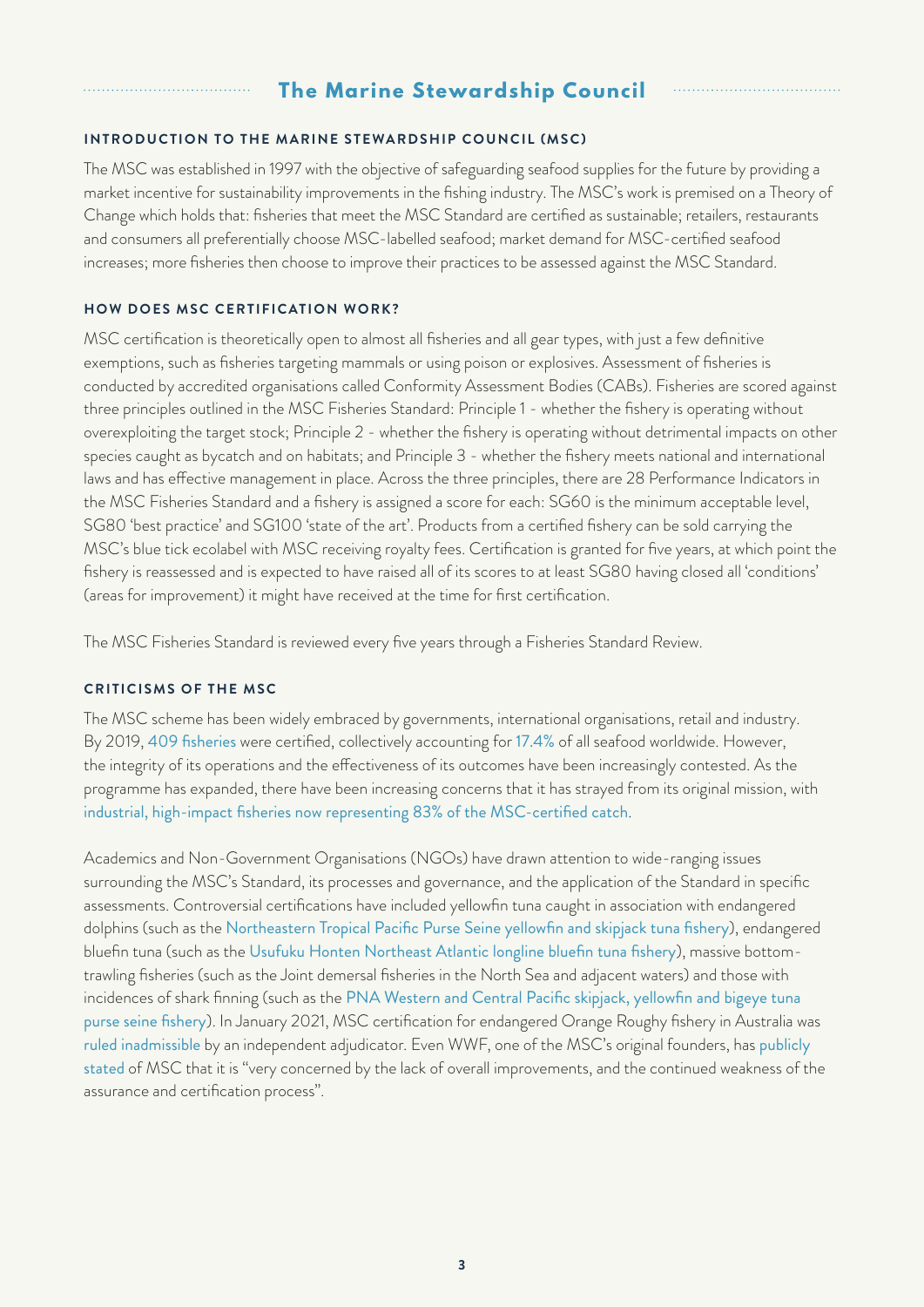# **Shark finning and the MSC**

#### **MSC'S POSITION ON SHARK FINNING**

The MSC Board [announced](https://www.msc.org/media-centre/press-releases/msc-board-statement-on-shark-finning-) a ban on shark finning in 2011 and [states](https://mscportal.force.com/interpret/s/article/Clarification-of-shark-finning-conviction-scope-requirements-and-the-approach-to-take-when-there-is-evidence-of-shark-finning-in-the-UoA-UoC) that it has a 'zero tolerance' approach to the practice. Until very recently, an ['interpretation'](https://mscportal.force.com/interpret/s/article/Shark-finning-requirements-1527262010507) of the Standard provided to certifying bodies allowed them to accept one or two incidences of finning as long as it was not happening 'systematically' in a fishery. Moreover, fisheries have been certified and recertified in that time despite significantly higher numbers of finning incidences.

Consumers would arguably expect a 'gold standard' ecolabel with a 'zero tolerance' attitude to reflect the cutting edge of global science and practice, which would be Fins Naturally Attached. However, the [MSC Standard](https://www.msc.org/docs/default-source/default-document-library/for-business/program-documents/fisheries-program-documents/msc-fisheries-standard-v2-01.pdf?sfvrsn=8ecb3272_13) does not currently mention Fins Naturally Attached at SG60 and even at SG80 and SG100 the MSC Standard allows for alternative options such as fin to carcass ratios, despite the significant known deficiencies of this approach in effective monitoring and enforcement of a finning ban.

#### **TIMELINE AND ROOM FOR IMPROVEMENT**

The MSC's failure to require Fins Naturally Attached as a prerequisite for certification is completely inconsistent with its stated zero-tolerance approach and has left the ecolabel lagging far behind the curve in sustainable fisheries management. While jurisdictions around the world have introduced Fins Naturally Attached and their fishing fleets have adjusted to implement the new measures, MSC has conducted repeated rounds of consultation. These have revealed strong stakeholder and NGO support for a Fins Naturally Attached requirement. [Only four](https://www.msc.org/docs/default-source/default-document-library/stakeholders/consultations/annex-iv---feedback-tables-from-fisheries-standard-review-consultation-survey---evaluating-requirements-for-the-prevention-of-shark-finning-(july-2020).pdf)  [of 35 respondents](https://www.msc.org/docs/default-source/default-document-library/stakeholders/consultations/annex-iv---feedback-tables-from-fisheries-standard-review-consultation-survey---evaluating-requirements-for-the-prevention-of-shark-finning-(july-2020).pdf) to MSC's most recent shark finning consultation felt that MSC's requirements currently reflect best practice in the prevention of shark finning; meanwhile, 20 of 35 respondents stated that no policy other than Fins Naturally Attached could deliver a similar level of confidence that finning was not happening. However, thus far, MSC has made only non-effective alterations to their policy, such as a [two-year exclusion](https://www.msc.org/docs/default-source/default-document-library/for-business/program-documents/fisheries-program-documents/msc-fisheries-certification-process-summary-of-changes-2018.pdf?sfvrsn=5a6c9fb2_27) of vessels convicted of shark finning, while not altering the fundamental baseline of their approach. Given the rapid decline in shark species and deterioration of marine environments around the world, the MSC's ongoing Fisheries Standard Review arguably represents the last opportunity for long-overdue and much-needed reform of its shark finning policy.

## **Call to action**

#### **WHAT NEEDS TO HAPPEN?**

It is time for MSC to listen to stakeholders and to seize the opportunity of the ongoing Fisheries Standard Review to raise the bar by introducing a requirement for Fins Naturally Attached as a prerequisite for certification in all fisheries interacting with sharks—without exemptions. Implementation across a range of fleets clearly demonstrates that Fins Naturally Attached is a feasible and workable option; there is no reason why fisheries that have been certified or are aspiring to MSC certification could not follow suit. To be a useful tool, MSC should be leading the way rather than adapting to sustainability trends many years after they have become widely established. MSC's delayed action is even more concerning in light of their extremely long [timeline](https://www.msc.org/standards-and-certification/developing-our-standards/the-fisheries-standard-review) for implementation by fisheries of any policy changes. The Standard is reviewed only once every five years; even if the outcome is a raising of the bar for certification, fisheries will have three years before the new requirements come into force and fisheries which are already certified will not have to make changes until their next reassessment.

To demonstrate 'zero tolerance' and minimise any chance of shark finning happening in certified fisheries, we are calling on MSC to revise its Standard such that:

- » Evidence of shark finning must immediately preclude a fishery from entering the MSC certification process.
- » Any fishery interacting with sharks in any way must, as a prerequisite, have a Fins Naturally Attached policy with no exemptions in place at the time of certification.